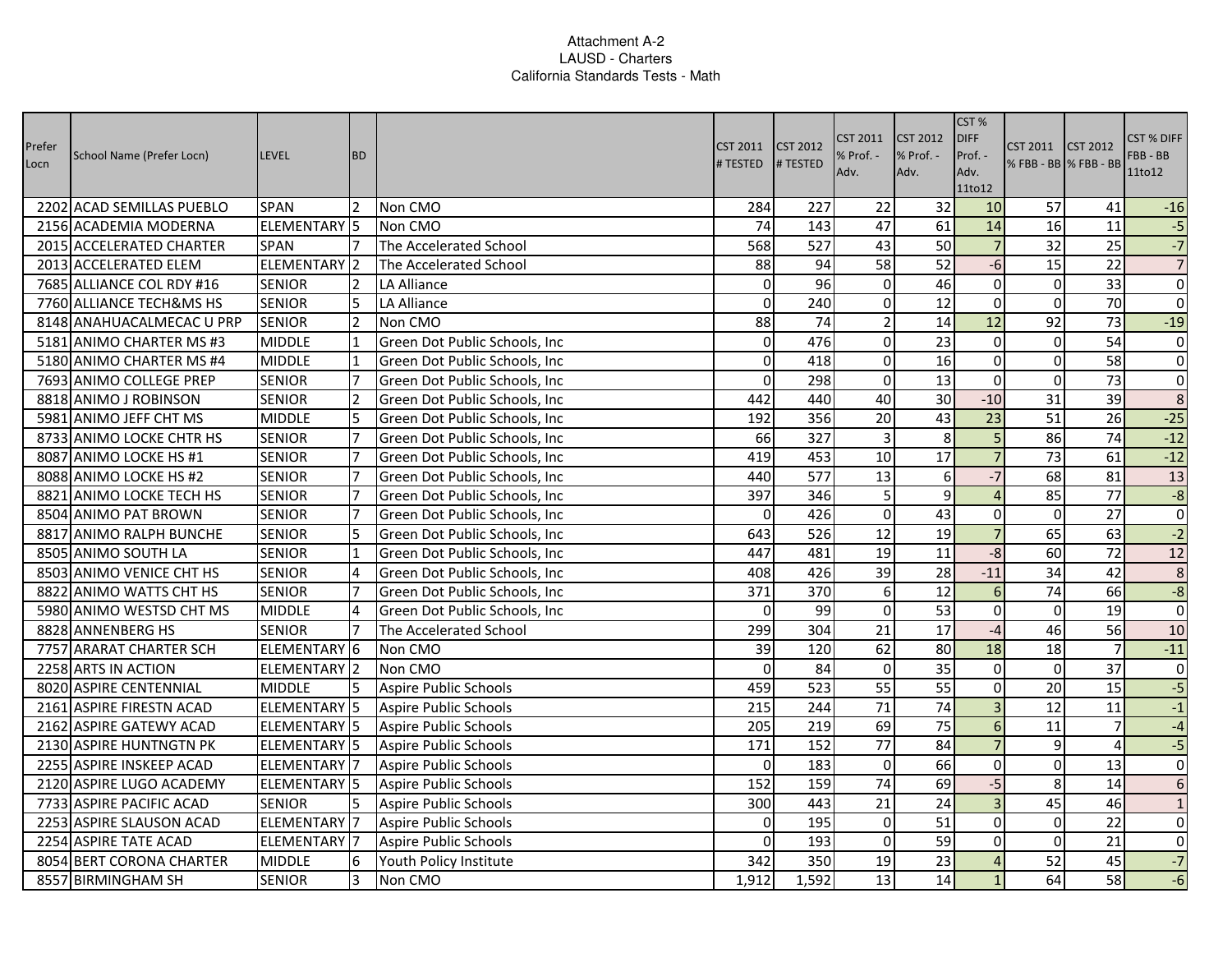| Prefer<br>Locn | School Name (Prefer Locn) | <b>LEVEL</b>            | <b>BD</b>      |                                                | <b>CST 2011</b><br># TESTED | <b>CST 2012</b><br># TESTED | <b>CST 2011</b><br>Adv. | <b>CST 2012</b><br>% Prof. -<br>Adv. | CST%<br><b>DIFF</b><br>Prof. -<br>Adv.<br>11to12 | CST 2011<br>% FBB - BB % FBB - BB | <b>CST 2012</b> | <b>CST % DIFF</b><br>FBB - BB<br>11to12 |
|----------------|---------------------------|-------------------------|----------------|------------------------------------------------|-----------------------------|-----------------------------|-------------------------|--------------------------------------|--------------------------------------------------|-----------------------------------|-----------------|-----------------------------------------|
|                | 8947 BRIGHT STAR SEC ACAD | <b>SENIOR</b>           | 1              | <b>Bright Star Schools</b>                     | 190                         | 304                         | 44                      | 39                                   | $-5$                                             | 28                                | 28              | $\boldsymbol{0}$                        |
|                | 8154 CA ACADEMY FOR LS    | <b>MIDDLE</b>           | 5              | Partnership to Uplift Communities              | 297                         | 299                         | 66                      | 65                                   | $-1$                                             | $\overline{12}$                   | $\overline{12}$ | $\mathbf 0$                             |
|                | 8565 CALS EARLY COLL HS   | <b>SENIOR</b>           |                | Partnership to Uplift Communities              | 250                         | 194                         | 23                      | 20                                   | $-3$                                             | 43                                | 49              | $\boldsymbol{6}$                        |
|                | 2017 CAMINO NUEVO ACAD    | <b>SPAN</b>             | $\overline{2}$ | Non CMO                                        | 395                         | 413                         | 77                      | 68                                   | $-9$                                             | <sup>6</sup>                      | $\overline{9}$  | $\overline{\mathbf{3}}$                 |
|                | 5987 CAMINO NUEVO ACAD #2 | <b>SPAN</b>             | $\overline{2}$ | Non CMO                                        | 348                         | 385                         | 88                      | 83                                   | $-5$                                             | $\overline{3}$                    | 5               | $\overline{2}$                          |
|                | 2251 CAMINO NUEVO ACAD #4 | <b>SPAN</b>             | 5              | Non CMO                                        | $\mathbf 0$                 | 390                         | $\Omega$                | 61                                   | $\overline{0}$                                   | $\Omega$                          | 16              | $\mathbf 0$                             |
|                | 2157 CAMINO NUEVO EL #3   | ELEMENTARY <sup>2</sup> |                | Non CMO                                        | 315                         | 405                         | 67                      | $\overline{61}$                      | $-6$                                             | 14                                | 18              | $\overline{4}$                          |
|                | 8570 CAMINO NUEVO HS      | <b>SENIOR</b>           | <b>2</b>       | Non CMO                                        | 343                         | 341                         | 17                      | 21                                   | $\overline{4}$                                   | 51                                | 46              | $-5$                                    |
|                | 2257 CELERITY CARDINAL CS | ELEMENTARY 6            |                | Celerity Ed Group                              | 0                           | 74                          | $\Omega$                | 81                                   | $\overline{0}$                                   | $\overline{0}$                    | 5               | $\pmb{0}$                               |
|                | 2116 CELERITY DYAD CHTR   | SPAN                    | 5              | Celerity Educational Group                     | 413                         | 478                         | 86                      | 88                                   | $\overline{2}$                                   | $\overline{4}$                    | $\overline{4}$  | $\overline{0}$                          |
|                | 2925 CELERITY NASCENT CHT | SPAN                    | 1              | Celerity Educational Group                     | 372                         | 375                         | $\overline{78}$         | 83                                   | 5                                                | 8                                 | 5               | $-3$                                    |
|                | 5985 CELERITY OCTAVIA CHT | ELEMENTARY <sup>5</sup> |                | Celerity Educational Group                     | 86                          | 190                         | 95                      | 89                                   | $-6$                                             | $\Omega$                          | $\mathbf 0$     | $\overline{0}$                          |
|                | 5184 CELERITY PALMATI     | ELEMENTARY 6            |                | Celerity Educational Group                     | $\mathbf 0$                 | 107                         | $\overline{0}$          | 85                                   | $\overline{0}$                                   | $\overline{0}$                    | $\overline{7}$  | $\overline{0}$                          |
|                | 2118 CELERITY TROIKA CHTR | SPAN                    | 5              | Celerity Educational Group                     | $\overline{200}$            | 239                         | 96                      | 97                                   | $\mathbf{1}$                                     | $\mathbf{1}$                      | $\overline{0}$  | $-1$                                    |
|                | 8719 CENTRAL CITY VALUE   | <b>SENIOR</b>           | 2              | Value Schools                                  | 284                         | 303                         | 12                      | 13                                   | $\mathbf{1}$                                     | 65                                | 66              | $\mathbf{1}$                            |
|                | 8586 CHAMPS               | <b>SENIOR</b>           | 6              | Non CMO                                        | $\mathbf 0$                 | 628                         | $\overline{0}$          | $\overline{23}$                      | $\overline{0}$                                   | $\overline{0}$                    | $\overline{42}$ | $\pmb{0}$                               |
|                | 8452 CHIME CHARTER MS     | <b>MIDDLE</b>           | $\overline{4}$ | Non CMO                                        | 164                         | 119                         | 41                      | 28                                   | $-13$                                            | 27                                | 38              | 11                                      |
|                | 2020 CHIME SCHWARZENEGGER | ELEMENTARY 4            |                | Non CMO                                        | 249                         | 341                         | 68                      | 71                                   | $\overline{3}$                                   | 12                                | 9               | $-3$                                    |
|                | 2160 CITIZENS OF THE WLD  | EP                      |                | Non CMO                                        | $\mathbf 0$                 | 61                          | $\overline{0}$          | $\overline{92}$                      | $\overline{0}$                                   | $\overline{0}$                    | $\overline{3}$  | $\overline{0}$                          |
|                | 7028 CLAS AFFIRMATION     | SPAN                    | 0              | Non CMO                                        | 203                         | 217                         | 37                      | $\overline{35}$                      | $-2$                                             | 36                                | 44              | $\overline{8}$                          |
|                | 7759 COLLEGE READY HS #11 | <b>SENIOR</b>           | 7              | LA Alliance                                    | 123                         | 283                         | 26                      | 12                                   | $-14$                                            | 59                                | 69              | 10                                      |
|                | 5160 COLLEGE READY MS #4  | <b>MIDDLE</b>           | 7              | <b>LA Alliance</b>                             | 319                         | 494                         | 54                      | 42                                   | $-12$                                            | 17                                | $\overline{29}$ | $\overline{12}$                         |
|                | 5161 COLLEGE READY MS #5  | <b>MIDDLE</b>           | $\overline{2}$ | LA Alliance                                    | 163                         | 254                         | 35                      | 41                                   | $6 \overline{6}$                                 | 33                                | 28              | $-5$                                    |
|                | 7758 COLLEGE READY MS #7  | <b>MIDDLE</b>           | $\mathbf{1}$   | <b>LA Alliance</b>                             | 103                         | 266                         | 21                      | 32                                   | 11                                               | 50                                | 46              | $-4$                                    |
|                | 8824 COLLEGE READY SH #5  | <b>SENIOR</b>           | 1              | LA Alliance                                    | 453                         | 462                         | 21                      | 19                                   | $-2$                                             | 49                                | 57              | $\overline{8}$                          |
|                | 8502 COLLEGE READY SH #7  | <b>SENIOR</b>           | $\mathbf{1}$   | #N/A                                           | 297                         | 341                         | $\overline{7}$          | 17                                   | 10                                               | 80                                | 69              | $-11$                                   |
|                | 8587 COMM CHTR EARLY COLL | <b>SENIOR</b>           | 6              | Partnership to Uplift Communities              | 311                         | 339                         | $\overline{31}$         | 47                                   | 16                                               | 36                                | $\overline{28}$ | $-8$                                    |
|                | 8453 COMMUNITY CHARTER MS | <b>MIDDLE</b>           |                | Partnership to Uplift Communities              | 322                         | 342                         | 62                      | 69                                   | $\overline{7}$                                   | 16                                | 10              | $-6$                                    |
|                | 8001 COMMUNITY HARVEST CH | <b>SPAN</b>             |                | #N/A                                           | 229                         | 195                         | 11                      | 6                                    | $-5$                                             | 69                                | 76              | $\overline{7}$                          |
|                | 8654 CRENSHAW ARTS-TECH   | <b>SENIOR</b>           | <b>11</b>      | Non CMO                                        | 184                         | 196                         | 6                       | 11                                   | 5 <sup>1</sup>                                   | 78                                | 66              | $-12$                                   |
|                | 5983 CROWN PREP ACAD      | ELEMENTARY 1            |                | Non CMO                                        | 89                          | 189                         | 73                      | 57                                   | $-16$                                            | 10                                | 13              | $\overline{3}$                          |
|                | 3284 CTR ADV LEARNING     | ELEMENTARY <sup>5</sup> |                | Non CMO                                        | 178                         | 196                         | 63                      | 64                                   | $\mathbf 1$                                      | 15                                | 10              | $-5$                                    |
|                | 2126 DANTZLER CHARTER EL  | ELEMENTARY 1            |                | Inner City Education Foundation Public Schools | 109                         | 151                         | 59                      | 61                                   | $\overline{2}$                                   | 17                                | 11              | $-6$                                    |
|                | 8579 DANTZLER PREP CHT HS | <b>SENIOR</b>           | 4              | Inner City Education Foundation Public Schools | 173                         | 202                         | $\mathbf{1}$            | 5                                    | $\overline{4}$                                   | 91                                | 81              | $-10$                                   |
|                | 8451 DANTZLER PREP CHT MS | <b>MIDDLE</b>           | 1              | Inner City Education Foundation Public Schools | 303                         | 248                         | 31                      | 18                                   | $-13$                                            | 43                                | 68              | $\overline{25}$                         |
|                | 8827 DE LA HOYA ANIMO SH  | <b>SENIOR</b>           | $\overline{2}$ | Green Dot Public Schools, Inc                  | 442                         | 417                         | $\overline{26}$         | $\overline{35}$                      | $\overline{9}$                                   | 46                                | 40              | $-6$                                    |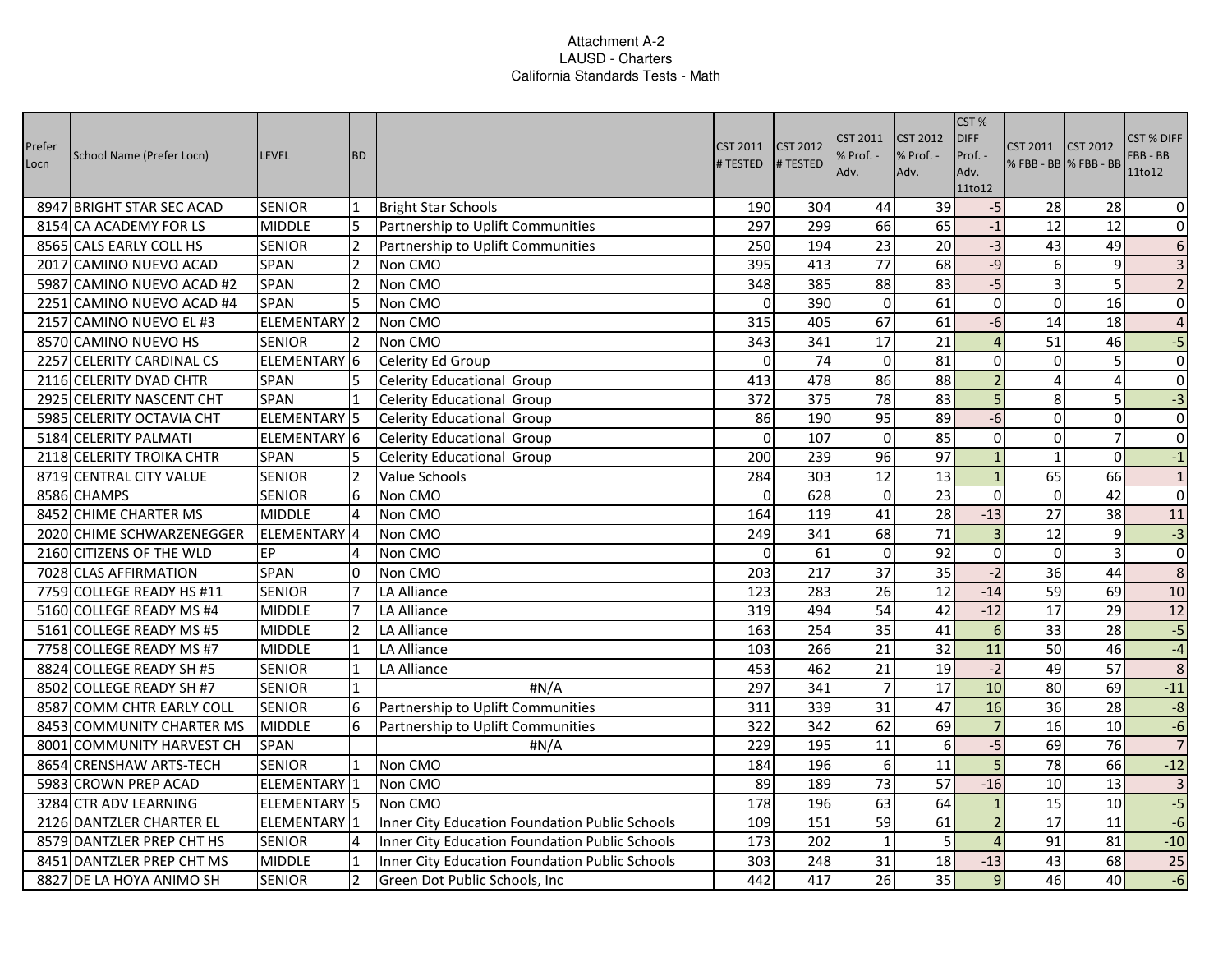| Prefer<br>Locn | School Name (Prefer Locn) | <b>LEVEL</b>            | <b>BD</b>      |                                                | CST 2011<br># TESTED | <b>CST 2012</b><br># TESTED | CST 2011<br>% Prof. -<br>Adv. | <b>CST 2012</b><br>% Prof. -<br>Adv. | CST %<br><b>DIFF</b><br>Prof. -<br>Adv.<br>11to12 | CST 2011 CST 2012<br>% FBB - BB   % FBB - BB |                 | CST % DIFF<br>FBB-BB<br>11to12 |
|----------------|---------------------------|-------------------------|----------------|------------------------------------------------|----------------------|-----------------------------|-------------------------------|--------------------------------------|---------------------------------------------------|----------------------------------------------|-----------------|--------------------------------|
|                | 8605 DISCOVERY CH PREP #2 | <b>SENIOR</b>           | 6              | Non CMO                                        | 265                  | 240                         | 16                            | 30                                   | 14                                                | 54                                           | 42              | $-12$                          |
|                | 2125 DOUGLASS ACADEMY EL  | ELEMENTARY 1            |                | Inner City Education Foundation Public Schools | 131                  | 188                         | 53                            | 36                                   | $-17$                                             | 22                                           | 30              | $\,$ 8 $\,$                    |
|                | 8624 DOUGLASS ACADEMY HS  | <b>SENIOR</b>           | 11             | Inner City Education Foundation Public Schools | 288                  | 295                         | $\overline{2}$                | $\overline{7}$                       | 5 <sub>l</sub>                                    | 79                                           | 74              | $-5$                           |
|                | 8450 DOUGLASS ACADEMY MS  | <b>MIDDLE</b>           | 11             | Inner City Education Foundation Public Schools | $\mathbf 0$          | 275                         | $\Omega$                      | 19                                   | $\overline{0}$                                    | $\overline{0}$                               | 52              | $\overline{0}$                 |
|                | 4765 DOWNTOWN VALUE SCH   | <b>SPAN</b>             | $\overline{2}$ | Value Schools                                  | 353                  | 342                         | 63                            | 56                                   | $-7$                                              | 15                                           | 17              | $\overline{2}$                 |
|                | 7687 EARLY COLL ACAD      | <b>SENIOR</b>           | 5              | Partnership to Uplift Communities              | $\Omega$             | 215                         | $\Omega$                      | 13                                   | $\Omega$                                          | $\Omega$                                     | 62              | $\overline{0}$                 |
|                | 8617 EL CAMINO REAL SH    | <b>SENIOR</b>           | 3              | Non CMO                                        | $\mathbf 0$          | 2,242                       | $\overline{0}$                | 53                                   | $\overline{0}$                                    | $\overline{0}$                               | 20              | $\pmb{0}$                      |
|                | 5163 ENDEAVOR COLL PREP   | SPAN                    | $\overline{2}$ | Non CMO                                        | 203                  | 272                         | 70                            | $\overline{70}$                      | $\overline{0}$                                    | $\overline{7}$                               | 12              | $\overline{\mathbf{5}}$        |
|                | 8215 ENVIRONMNTL SCI&TECH | <b>SENIOR</b>           | 5              | <b>LA Alliance</b>                             | 263                  | 424                         | 60                            | 56                                   | $-4$                                              | 18                                           | 19              | $\mathbf 1$                    |
|                | 2154 EQUITAS ACAD CHT SCH | EP                      | $\overline{2}$ | Non CMO                                        | $\overline{74}$      | $\frac{137}{ }$             | $\overline{76}$               | 74                                   | $-2$                                              | 12                                           | $\overline{10}$ | $-2$                           |
|                | 2024 EXCEL ACADEMY        | <b>MIDDLE</b>           | $\overline{2}$ | Partnership to Uplift Communities              | 330                  | 328                         | 50                            | 40                                   | $-10$                                             | 25                                           | 30              | $\overline{5}$                 |
|                | 2256 EXTERA PUBLIC SCHOOL | EP                      | $\overline{2}$ | Non CMO                                        | $\Omega$             | 108                         | $\Omega$                      | 52                                   | $\overline{0}$                                    | $\overline{0}$                               | $\overline{20}$ | $\overline{0}$                 |
|                | 3747 FENTON AVE EL        | ELEMENTARY 6            |                | Non CMO                                        | 904                  | 601                         | 65                            | 66                                   | $1\overline{ }$                                   | $\overline{12}$                              | 13              | $\overline{1}$                 |
|                | 7730 FILM/THEATRE ARTS HS | <b>SENIOR</b>           | $\overline{2}$ | Non CMO                                        | $\mathbf 0$          | 105                         | $\mathbf 0$                   | 5                                    | $\overline{0}$                                    | $\overline{0}$                               | $\overline{83}$ | $\overline{0}$                 |
|                | 4676 FULL CIRCLE LRN ACAD | SPAN                    | I1             | #N/A                                           | 152                  | 154                         | 13                            | 14                                   | $1\overline{ }$                                   | 65                                           | 63              | $-2$                           |
|                | 2155 FUTURO COLLEGE PREP  | EP                      | 5              | Non CMO                                        | $\mathbf 0$          | 66                          | $\Omega$                      | 82                                   | $\overline{0}$                                    | $\overline{0}$                               | 8               | $\pmb{0}$                      |
|                | 4034 GABRIELLA CHARTER    | <b>SPAN</b>             |                | The Gabriella Axelrad Education Foundation     | 282                  | 341                         | 82                            | 80                                   | $-2$                                              | 5                                            | 6               | $\mathbf{1}$                   |
|                | 4069 GARR ACAD OF MATH/ES | ELEMENTARY 1            |                | Non CMO                                        | 178                  | 225                         | 67                            | 61                                   | $-6$                                              | 16                                           | 19              | $\overline{3}$                 |
|                | 8626 GERTZ-RESSLER ACAD   | <b>SENIOR</b>           | $\overline{2}$ | LA Alliance                                    | 402                  | 398                         | $\overline{36}$               | $\overline{38}$                      | $\overline{2}$                                    | 25                                           | 28              | $\overline{3}$                 |
|                | 2025 GLOBAL EDUC ACAD     | ELEMENTARY 1            |                | Non CMO                                        | 160                  | 159                         | $\overline{74}$               | $\overline{77}$                      | $\overline{3}$                                    | $\overline{7}$                               | 5               | $-2$                           |
|                | 2129 GOETHE INTNL CS      | ELEMENTARY 4            |                | Non CMO                                        | 113                  | 155                         | 84                            | 83                                   | $-1$                                              | 4                                            | 6               | $\overline{2}$                 |
|                | 8681 GRANADA HILLS HS     | <b>SENIOR</b>           | 13             | Non CMO                                        | 3,028                | 3,017                       | 54                            | 58                                   | $\overline{4}$                                    | 23                                           | 19              | $-4$                           |
|                | 8213 HEALTH SERVICES ACAD | <b>SENIOR</b>           | 1              | <b>LA Alliance</b>                             | 245                  | 358                         | 23                            | 28                                   | 5 <sup>1</sup>                                    | 60                                           | 51              | $-9$                           |
|                | 8646 HERITAGE COL RDY HS  | <b>SENIOR</b>           | 7              | <b>LA Alliance</b>                             | 433                  | 444                         | $\overline{22}$               | $\overline{27}$                      | $\overline{5}$                                    | 56                                           | 47              | $-9$                           |
|                | 8885 HIGHTECH LA          | <b>SENIOR</b>           | 3              | High Tech High LA Foundation                   | 275                  | 265                         | $\overline{52}$               | 56                                   | $\overline{4}$                                    | 20                                           | 17              | $-3$                           |
|                | 8647 HP COL-READY ACA HS  | <b>SENIOR</b>           | 5              | LA Alliance                                    | 406                  | 448                         | 43                            | 43                                   | $\overline{0}$                                    | 32                                           | $\overline{29}$ | $-3$                           |
|                | 2127 ICEF VISTA EL ACAD   | ELEMENTARY <sup>4</sup> |                | Inner City Education Foundation Public Schools | 183                  | 197                         | 49                            | 60                                   | 11                                                | $\overline{21}$                              | 15              | $-6$                           |
|                | 8004 ICEF VISTA MS ACAD   | <b>MIDDLE</b>           | 10             | Inner City Education Foundation Public Schools | 188                  | 181                         | 33                            | 38                                   | 5 <sup>1</sup>                                    | 29                                           | 29              | $\pmb{0}$                      |
|                | 4672 IVY ACADEMIA         | SPAN                    | $\overline{3}$ | Alternative Schools, Inc                       | 922                  | 943                         | 56                            | 62                                   | $6 \overline{6}$                                  | 20                                           | $\overline{17}$ | $-3$                           |
|                | 8121 IVY BOUND ACAD M/S/T | SPAN                    | 3              | Non CMO                                        | 222                  | 232                         | 69                            | 72                                   | $\overline{3}$                                    | 12                                           | 9               | $-3$                           |
|                | 8195 JAMES JORDAN MS      | <b>MIDDLE</b>           | 13             | Non CMO                                        | 237                  | 230                         | 41                            | 43                                   | $\overline{2}$                                    | 29                                           | 24              | $-5$                           |
|                | 8458 KIPP ACADEMY OF OPP  | SPAN                    | 1              | <b>KIPP LA Schools</b>                         | 304                  | 342                         | 56                            | 59                                   | $\overline{3}$                                    | 22                                           | 16              | $-6$                           |
|                | 8457 KIPP LA COLLEGE PREP | SPAN                    | 5              | <b>KIPP LA Schools</b>                         | 392                  | 424                         | 87                            | 88                                   | $\mathbf{1}$                                      | $\overline{2}$                               | $\overline{2}$  | $\mathbf 0$                    |
|                | 2043 KIPP RAICES ACADEMY  | EP                      | $\overline{2}$ | <b>KIPP LA Schools</b>                         | 100                  | 197                         | 93                            | 99                                   | $6 \overline{6}$                                  | $\mathbf{1}$                                 | $\mathbf{1}$    | $\pmb{0}$                      |
|                | 8216 LA ACAD - ARTS & ENT | SPAN                    | $\overline{2}$ | NLAE & M Institute                             | 371                  | 356                         | 6                             | 15                                   | 9                                                 | 75                                           | 63              | $-12$                          |
|                | 8756 LA LDRSHP ACA CHRTR  | SPAN                    | $\overline{2}$ | Non CMO                                        | 434                  | 465                         | $\overline{25}$               | $\overline{17}$                      | $-8$                                              | 45                                           | $\overline{55}$ | 10                             |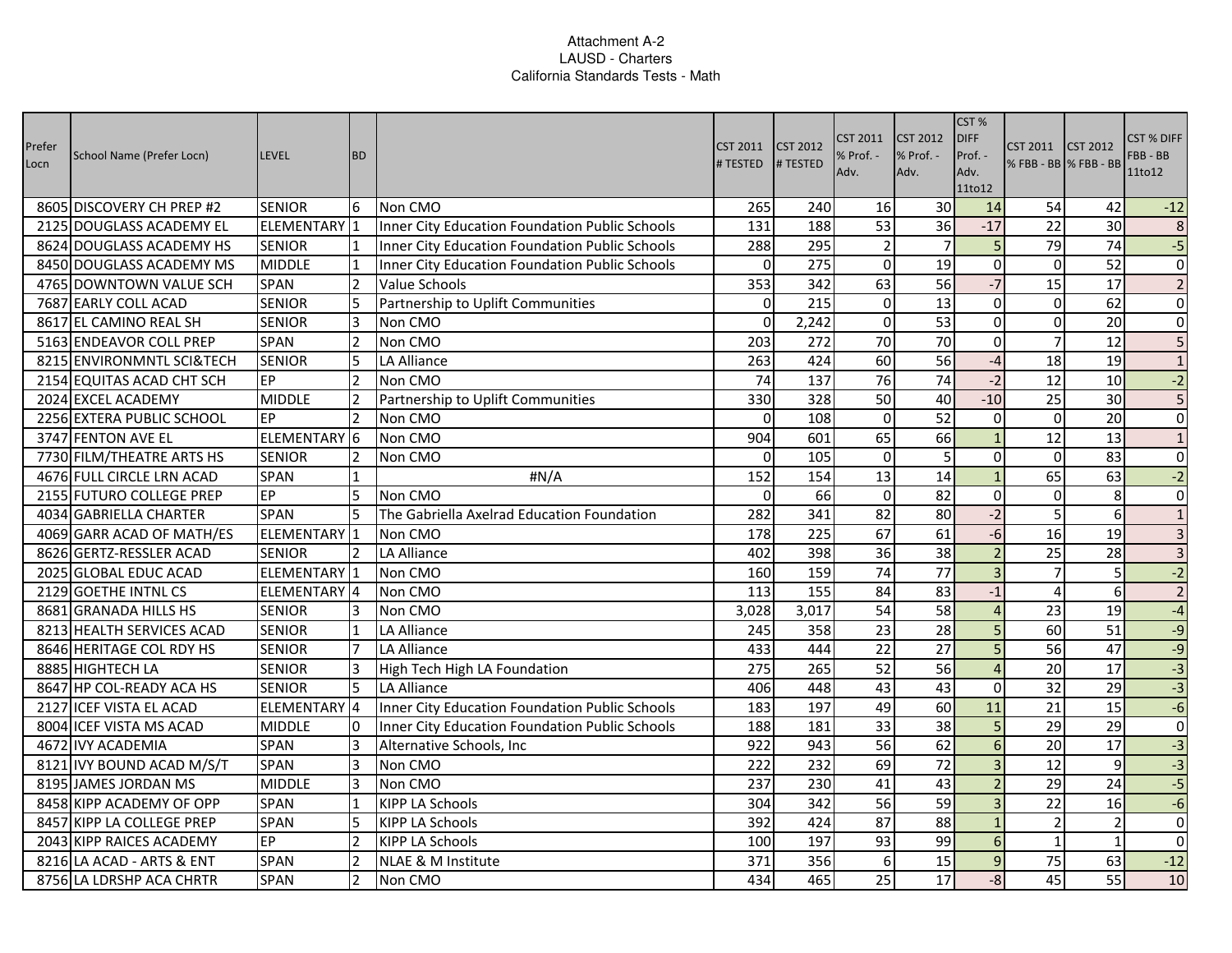| Prefer<br>Locn | School Name (Prefer Locn)  | <b>LEVEL</b>            | <b>BD</b>      |                                                | <b>CST 2011</b><br># TESTED | <b>CST 2012</b><br># TESTED | CST 2011<br>% Prof. -<br>Adv. | <b>CST 2012</b><br>% Prof. -<br>Adv. | CST%<br><b>DIFF</b><br>Prof. -<br>Adv.<br>11to12 | <b>CST 2011</b><br>% FBB - BB % FBB - BB | <b>CST 2012</b> | <b>CST % DIFF</b><br>FBB - BB<br>11to12 |
|----------------|----------------------------|-------------------------|----------------|------------------------------------------------|-----------------------------|-----------------------------|-------------------------------|--------------------------------------|--------------------------------------------------|------------------------------------------|-----------------|-----------------------------------------|
|                | 8212 LAKEVIEW CHARTER SCH  | <b>MIDDLE</b>           | 6              | Partnership to Uplift Communities              | 302                         | 320                         | 79                            | 76                                   | $-3$                                             | $\overline{9}$                           | 8               | $-1$                                    |
|                | 7732 LAKEVIEW CHT HS       | <b>SENIOR</b>           | 6              | Partnership to Uplift Communities              | 100                         | 184                         | 47                            | $\overline{36}$                      | $-11$                                            | $\overline{23}$                          | $\overline{40}$ | $\overline{17}$                         |
|                | 4783 LARCHMONT CHARTER     | <b>SPAN</b>             | 4              | Non CMO                                        | 349                         | 440                         | 86                            | 80                                   | $-6$                                             | $\overline{5}$                           | 6               | $\mathbf{1}$                            |
|                | 2128 LARCHMONT CHT SC WH   | ELEMENTARY 4            |                | Non CMO                                        | 84                          | 181                         | 94                            | 83                                   | $-11$                                            | $\Omega$                                 | $\overline{4}$  | $\overline{a}$                          |
|                | 4985 LOS FELIZ CS FOR ART  | ELEMENTARY <sup>5</sup> |                | Non CMO                                        | 289                         | 349                         | 63                            | 62                                   | $^{\rm -1}$                                      | 15                                       | 18              | $\overline{\mathbf{3}}$                 |
|                | 8454 MAGNOLIA SCI ACAD     | SPAN                    | 6              | Magnolia Educational & Research Foundation     | 438                         | 457                         | 40                            | 46                                   | $6 \overline{6}$                                 | 30                                       | 29              | $-1$                                    |
|                | 8461 MAGNOLIA SCI ACAD #2  | SPAN                    | 3              | Magnolia Educational & Research Foundation     | 229                         | 307                         | $\overline{21}$               | $\overline{24}$                      | $\overline{3}$                                   | 49                                       | $\overline{51}$ | $\overline{2}$                          |
|                | 8464 MAGNOLIA SCI ACAD #3  | SPAN                    | $\overline{7}$ | Magnolia Educational & Research Foundation     | 238                         | 270                         | 31                            | 28                                   | $-3$                                             | 38                                       | 41              | $\overline{\mathbf{3}}$                 |
|                | 8011 MAGNOLIA SCI ACAD #4  | <b>SPAN</b>             |                | Magnolia Educational & Research Foundation     | 114                         | 160                         | 46                            | 34                                   | $-12$                                            | $\overline{27}$                          | 41              | 14                                      |
|                | 8012 MAGNOLIA SCI ACAD #5  | <b>SPAN</b>             | 5              | Magnolia Educational & Research Foundation     | 145                         | 190                         | $\overline{39}$               | $\overline{58}$                      | 19                                               | $\overline{21}$                          | 14              | $-7$                                    |
|                | 8013 MAGNOLIA SCI ACAD #6  | <b>MIDDLE</b>           | $\mathbf{1}$   | Magnolia Educational & Research Foundation     | 150                         | 154                         | 41                            | 38                                   | $-3$                                             | $\overline{23}$                          | $\overline{25}$ | $\overline{2}$                          |
|                | 8014 MAGNOLIA SCI ACAD #7  | ELEMENTARY 6            |                | Magnolia Educational & Research Foundation     | 55                          | 71                          | $\overline{78}$               | 90                                   | 12                                               | $\overline{4}$                           | $\mathbf{1}$    | $-3$                                    |
|                | 5166 MAGNOLIA SCI-BELL@SR  | <b>MIDDLE</b>           |                | Magnolia Educational & Research Foundation     | 430                         | 473                         | $\overline{22}$               | $\overline{26}$                      | $\overline{4}$                                   | 50                                       | 46              | $-4$                                    |
|                | 8002 MARSHALL CHTR MS      | <b>MIDDLE</b>           | 11             | Inner City Education Foundation Public Schools | 212                         | 145                         | $\overline{20}$               | $\overline{16}$                      | $-4$                                             | 53                                       | 58              | 5                                       |
|                | 8214 MEDIA ARTS&ENTERTAIN  | <b>SENIOR</b>           | 5              | <b>LA Alliance</b>                             | 230                         | 286                         | 13                            | 8                                    | $-5$                                             | 72                                       | 72              | $\mathbf 0$                             |
|                | 8100 MERKIN MIDDLE ACAD    | <b>MIDDLE</b>           | $\overline{2}$ | <b>LA Alliance</b>                             | 438                         | 463                         | $\overline{31}$               | $\overline{33}$                      | $\overline{2}$                                   | 33                                       | $\overline{38}$ |                                         |
|                | 5313 MILAGRO CHARTER ELEM  | ELEMENTARY <sup>2</sup> |                | Partnership to Uplift Communities              | 180                         | 188                         | 89                            | 85                                   | $-4$                                             | $\overline{2}$                           | $\overline{4}$  | $\overline{2}$                          |
|                | 8823 MOHAN HS              | <b>SENIOR</b>           | $\overline{2}$ | <b>LA Alliance</b>                             | 317                         | 335                         | 76                            | 70                                   | $-6$                                             | 6                                        | 11              | $\overline{5}$                          |
|                | 5370 MONTAGUE ST EL        | ELEMENTARY 6            |                | Non CMO                                        | 727                         | 709                         | $\overline{61}$               | $\overline{62}$                      | $\mathbf{1}$                                     | 17                                       | 16              | $-1$                                    |
|                | 3550 MULTICULT LRN CTR     | <b>SPAN</b>             | 3              | Non CMO                                        | 211                         | 238                         | 61                            | 49                                   | $-12$                                            | 18                                       | $\overline{21}$ | $\overline{3}$                          |
|                | 2023 NEW ACADEMY-SCI&ARTS  | ELEMENTARY 2            |                | Non CMO                                        | 144                         | 154                         | 69                            | 77                                   | 8                                                | $\overline{9}$                           | 6               | $-3$                                    |
|                | 5477 NEW CANOGA PARK EL    | ELEMENTARY <sup>3</sup> |                | Non CMO                                        | 302                         | 305                         | $\overline{72}$               | 76                                   | $\overline{4}$                                   | 10                                       | $\overline{10}$ | $\overline{0}$                          |
|                | 7770 NEW DESGN CHT - WATTS | <b>SPAN</b>             | 17             | <b>HTH Learning</b>                            | 272                         | 290                         | 16                            | 23                                   | $\overline{7}$                                   | 60                                       | 58              | $-2$                                    |
|                | 8260 NEW DESIGNS           | SPAN                    | $\overline{2}$ | <b>HTH Learning</b>                            | 578                         | 583                         | 39                            | 41                                   | $\overline{2}$                                   | 36                                       | 35              | $-1$                                    |
|                | 5583 NEW HEIGHTS CH SCH    | SPAN                    | l1             | Non CMO                                        | 173                         | 218                         | 63                            | $\overline{57}$                      | $-6$                                             | 14                                       | 17              | $\overline{3}$                          |
|                | 8015 NEW LA CHARTER SCH    | <b>MIDDLE</b>           | $\mathbf{1}$   | Non CMO                                        | 252                         | 272                         | 42                            | $\overline{32}$                      | $-10$                                            | 26                                       | 42              | 16                                      |
|                | 8165 NEW MILLENNIUM HS     | <b>SENIOR</b>           | $\overline{7}$ | Non CMO                                        | 387                         | 364                         | 8                             | $\overline{12}$                      | $\overline{4}$                                   | 73                                       | 69              | $-4$                                    |
|                | 8775 NEW VILLAGE CHT SH    | <b>SENIOR</b>           | $\overline{2}$ | Non CMO                                        | 42                          | 33                          | 5                             | 3                                    | $-2$                                             | 76                                       | 76              | $\mathbf 0$                             |
|                | 8106 NORTH VALLEY CH ACAD  | <b>SPAN</b>             | $\overline{3}$ | Non CMO                                        | $\Omega$                    | 176                         | $\Omega$                      | 29                                   | $\overline{0}$                                   | $\overline{0}$                           | 38              | $\mathbf 0$                             |
|                | 7779 NUEVA ESPERANZA ACAD  | <b>MIDDLE</b>           | 6              | Partnership to Uplift Communities              | 213                         | 327                         | 59                            | 66                                   | $\overline{7}$                                   | 19                                       | $\overline{15}$ | $-4$                                    |
|                | 8006 O'DONOVAN MID ACAD    | <b>MIDDLE</b>           | $\mathbf{1}$   | <b>LA Alliance</b>                             | 425                         | 436                         | 27                            | 27                                   | $\Omega$                                         | 43                                       | 43              | $\mathbf 0$                             |
|                | 5962 OCEAN CHARTER         | SPAN                    | $\overline{4}$ | Non CMO                                        | 252                         | 291                         | 69                            | 66                                   | $-3$                                             | 10                                       | 13              | $\overline{\mathbf{3}}$                 |
|                | 8825 OUCHI HS              | <b>SENIOR</b>           | $\vert$ 1      | <b>LA Alliance</b>                             | 350                         | 408                         | $\overline{29}$               | 20                                   | $-9$                                             | 45                                       | 47              | $\overline{2}$                          |
|                | 5902 OUR COMMUNITY CHT     | <b>SPAN</b>             | 3              | Non CMO                                        | 235                         | 297                         | 73                            | 70                                   | $-3$                                             | $6 \mid$                                 | $\overline{7}$  | $\mathbf{1}$                            |
|                | 5973 PACOIMA EL            | ELEMENTARY 6            |                | Non CMO                                        | 791                         | 823                         | 60                            | 60                                   | $\overline{0}$                                   | 19                                       | 17              | $-2$                                    |
|                | 8798 PALISADES CHTR SH     | <b>SENIOR</b>           | 4              | Non CMO                                        | $\mathbf 0$                 | 1,856                       | $\Omega$                      | 50                                   | $\Omega$                                         | $\overline{0}$                           | 18              | $\boldsymbol{0}$                        |